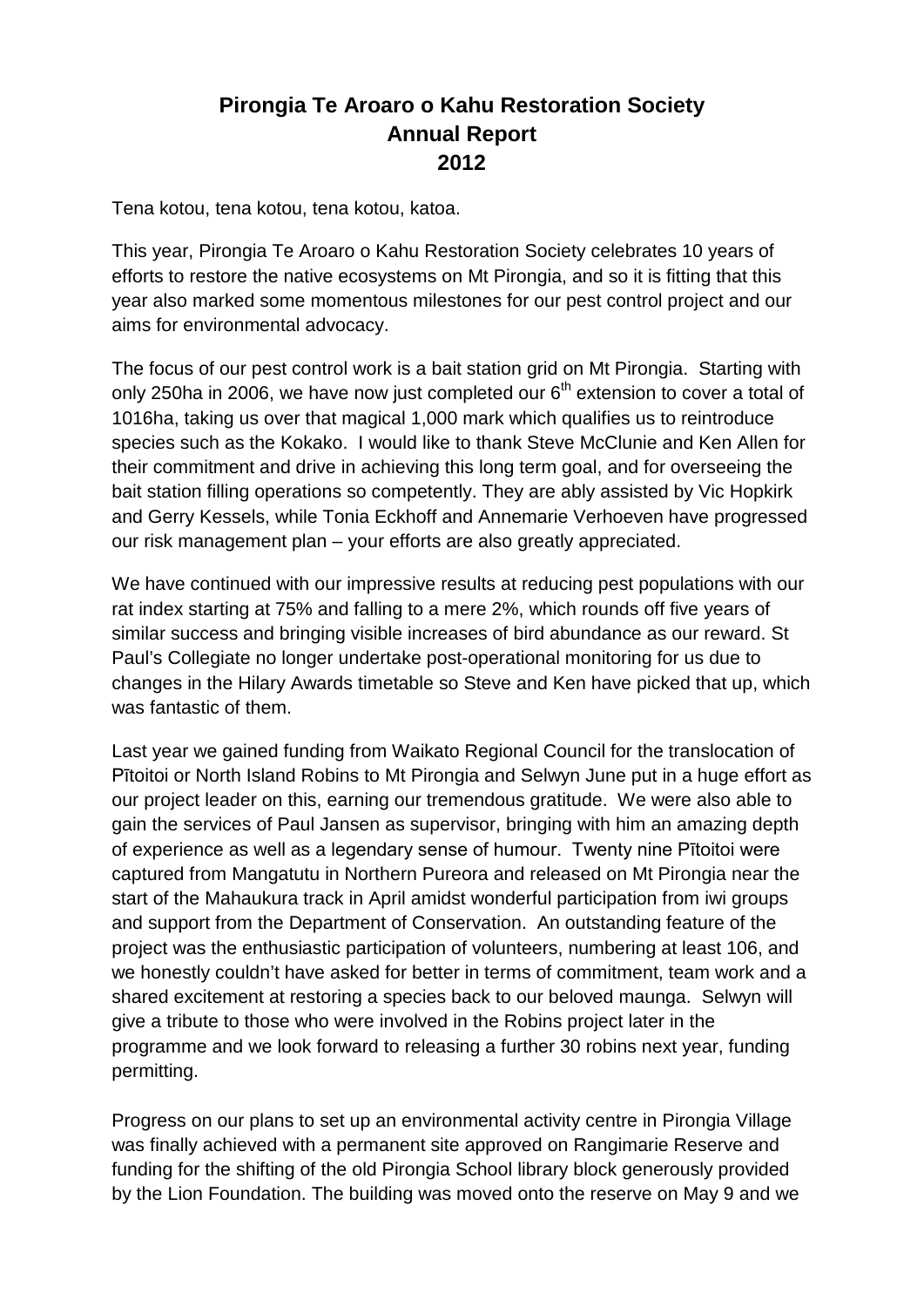are hopeful that upgrading work will proceed smoothly so that we may hold an official opening in the coming year. An enormous amount of determination and effort was needed to bring this project to this point and I would like to thank the Department of Conservation, Tainui, Purekireki Marae, Peter and Shirley Kewish, Ros and Nick Empson, Sabina Owen and Councillor Diane Sharpe. Special appreciation goes to Waipa Networks who met the resource consent costs for us and Waipa District Council for waiving some of the fees.

Amongst our other projects, the Mt Pirongia Art Awards have been our major public relations event, being held annually in November for the last seven years as part of the Te Awamutu Spring festival. There are categories for two dimensional art and creative natural fibre, and a stand out feature of the Awards this year was the stunning artwork by students from Te Pahu and Pirongia School. We are especially grateful to the sponsors who make the awards possible, especially Waipa Community Arts Council, Gordon Harris Art Supplies, and TinyMighty Power. Thank you to you all.

Other society projects in the last 12 months included producing a podcast of the Mangakaraa Guided Walk which is available free off our website, landscaping of Te Ngahere Reserve, monitoring of long-tailed bat activity, entering into discussions with Youth Search and Rescue on a supplementary pest control area maintained by themselves, renewing our membership and sponsorship brochure, and continuing our school liaison work with Piopio College, Ngutunui and Crawshaw School and leading the Pirongia School environment group in making the robin carry boxes.

We have continued to secure grants and other funding in spite of the difficult economic conditions and we acknowledge with grateful thanks the following funders for the 2011/2012 year:

## **Grants:**

| NZ Lotteries - podcast                              | \$2,000.00   |
|-----------------------------------------------------|--------------|
| Pub Charity - insurance                             | \$1,000.00   |
| <b>Waipa District Council-Administration</b>        | \$700.00     |
| Pub Charity - Bait Station extension                | \$10,000.00  |
| Lion Foundation - Envirocentre Relocation           | \$20,000.00  |
|                                                     |              |
| <b>Major Donations:</b>                             |              |
| General public for Te Ngahere Reserve               | \$2,895.00   |
| Te Awamutu Community Public Relations for podcast   |              |
| production                                          | \$<br>500.00 |
| Pirongia Tourism Association for podcast production | \$<br>500.00 |
| Waipa District Council for DVD Production           | \$1,000.00   |
| A & P Cowan                                         | \$1,500.00   |